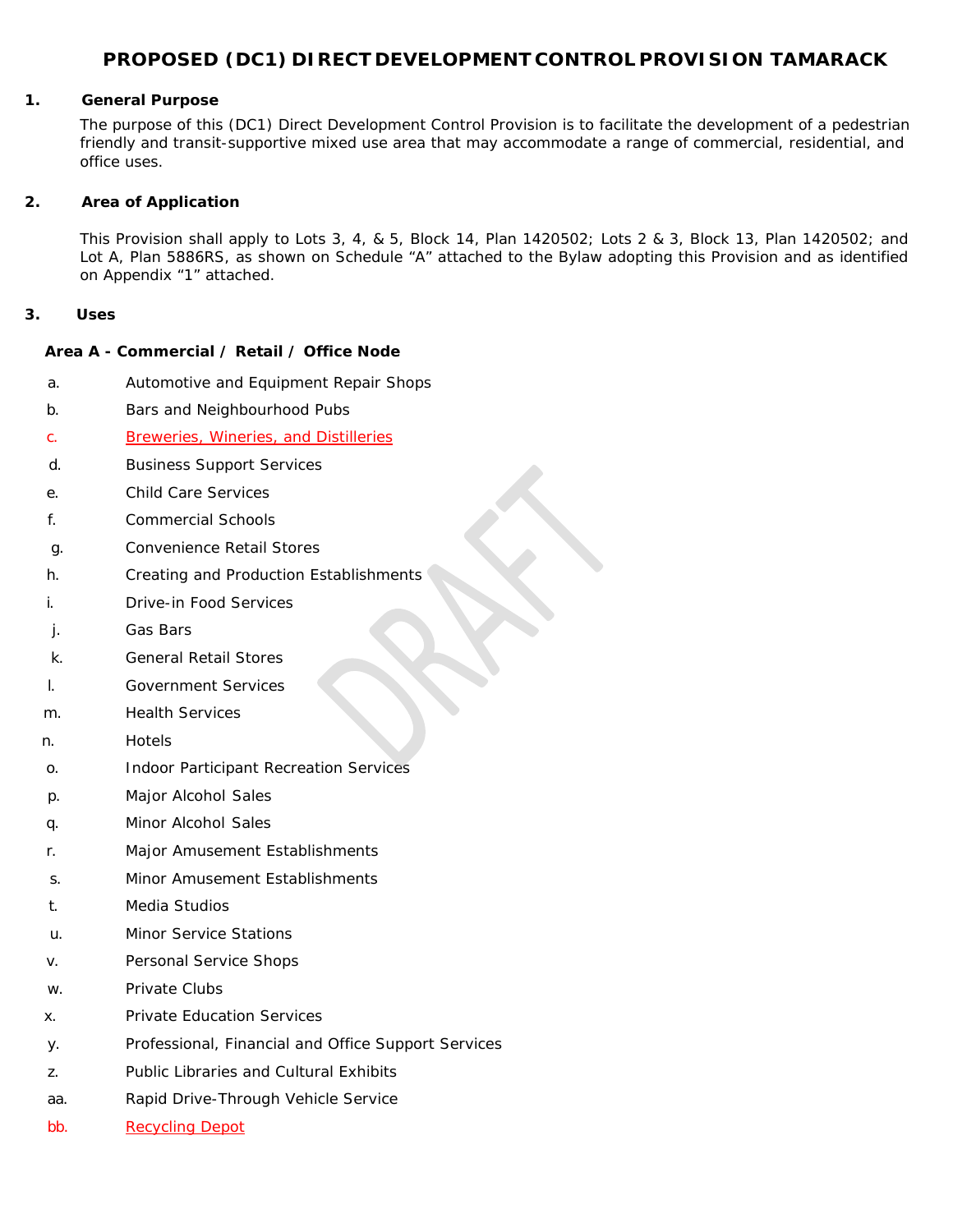- cc. Residential Sales Centre
- dd. Restaurants
- ee. Specialty Food Services
- ff. Temporary Flea Markets
- gg. Veterinary Services
- hh. Fascia On-premises Signs
- ii. Freestanding On-premises Signs
- jj. Major Digital Signs
- kk. Minor Digital Off-premises Signs
- ll. Minor Digital On-premises Signs
- mm. Minor Digital On-premises Off-premises Signs

- nn. Projecting On-premises Signs
- oo. Roof On-premises Signs
- pp. Spectator Entertainment Establishment
- qq. Temporary On-premises Signs

# **Area B – Pedestrian Friendly Commercial Node**

- a. Bars and Neighbourhood Pubs
- b. Business Support Services
- c. Child Care Services
- d. Commercial Schools
- e. Convenience Retail Stores
- f. Drive-in Food Services
- g. General Retail Stores
- h. Government Services
- i. Health Services
- j. Hotels
- k. Indoor Participant Recreation Services
- l. Minor Alcohol Sales
- m. Minor Amusement Establishments
- n. Personal Service Shops
- o. Professional, Financial and Office Support Services
- p. Public Libraries and Cultural Exhibits
- q. Residential Sales Centre
- r. Restaurants
- s. Specialty Food Services
- t. Temporary Flea Markets
- u. Veterinary Services
- v. Fascia On-premises Signs
- w. Freestanding On-premises Signs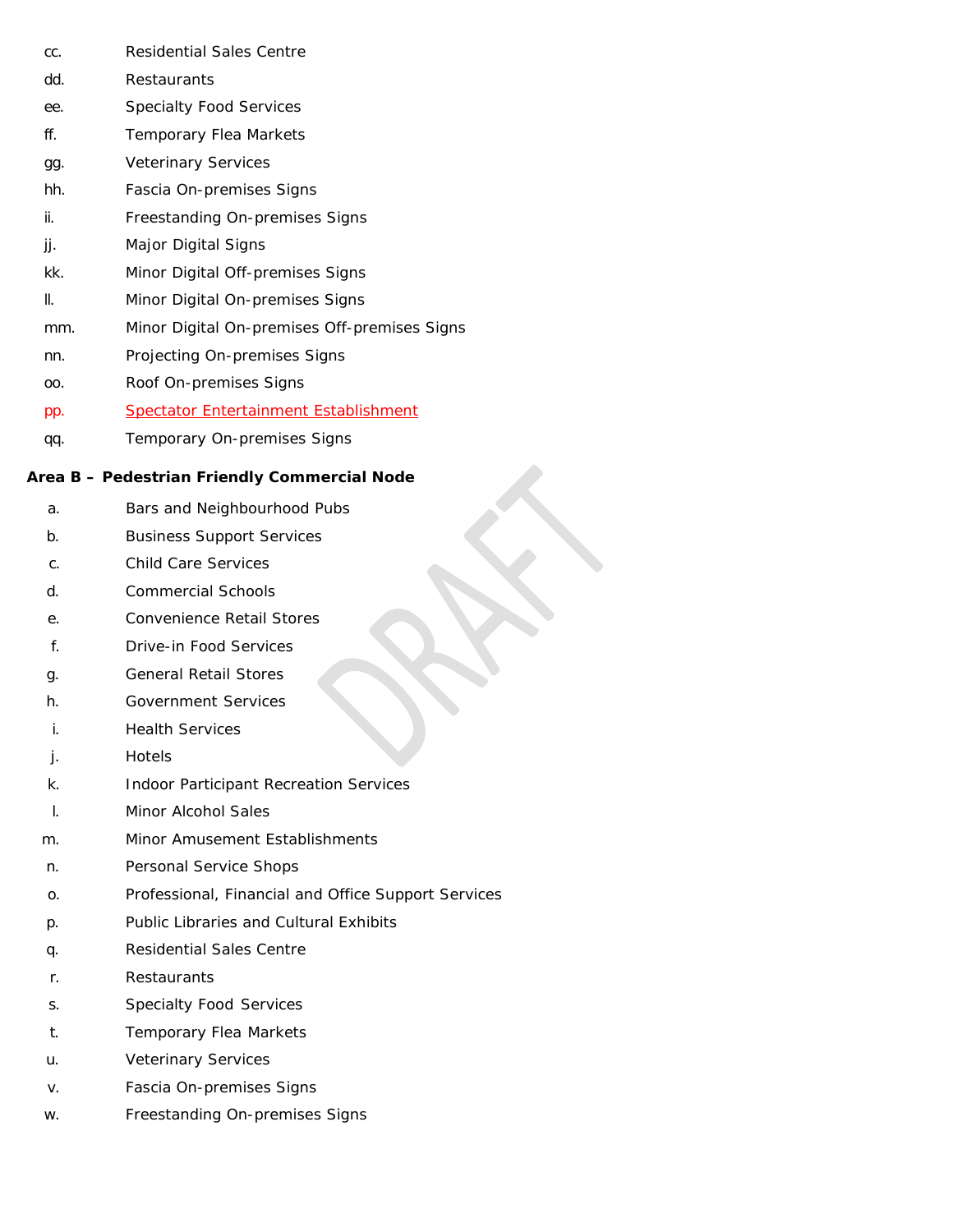- x. Major Digital Signs
- y. Minor Digital Off-premises Signs
- z. Minor Digital On-premises Signs
- aa. Minor Digital On-premises Off-premises Signs
	- bb. Projecting On-premises Signs
	- cc. Temporary On-premises Signs

#### **Area C – Residential Mixed Use Node**

#### **Commercial and Commercial-related Uses**

- a. Child Care Services
- b. Convenience Retail Stores
- c. General Retail Stores
- d. Health Services
- e. Personal Service Shops
- f. Professional, Financial and Office Support Services
- g. Residential Sales Centre
- h. Restaurants
- i. Specialty Food Services
- j. Fascia On-premises Signs
- k. Freestanding On-premises Signs
- l. Projection On-premises Signs
- m. Temporary On-premises Signs

### **Residential and Residential-related Uses**

- a. Apartment Housing
- b. Live Work Unit
- c. Minor Home Based Business
- d. Row Housing
- e. Stacked Row Housing

# **Area D – Medium Density Residential Node**

- a. Apartment Housing
- b. Live Work Unit
- c. Minor Home Based Business
- d. Row Housing
- e. Stacked Row Housing

# **4. Development Objectives and Regulations**

# **4.1 Site Planning and Building Design Objectives**

- a. On-site development shall:
- i. become a destination for the surrounding area;
- ii. **Function as a walkable commercial centre with a pedestrian-friendly commercial node, creating a**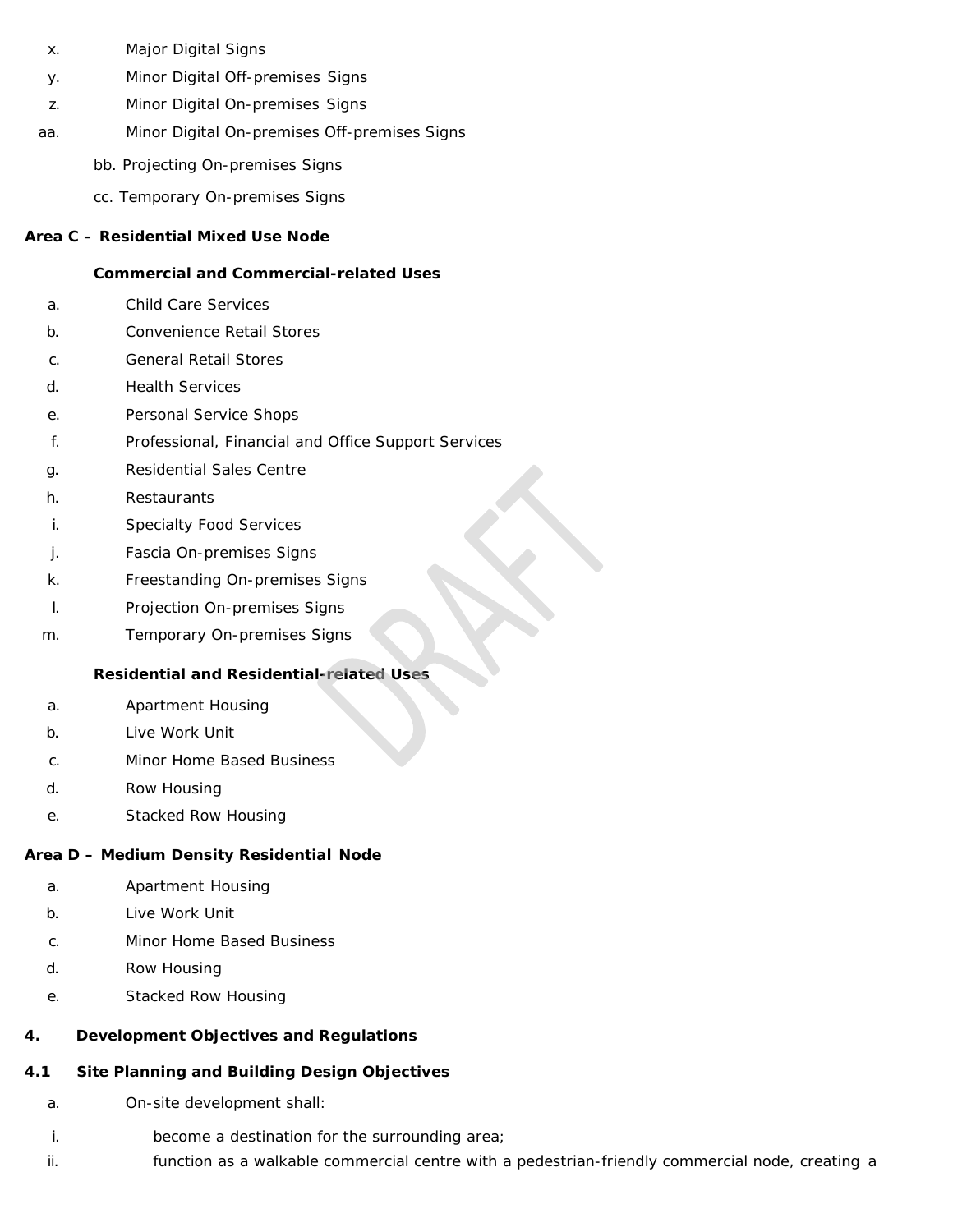sense of place for users;

- iii. relate appropriately to adjacent built forms, roadways, uses, functions and activities, with particular attention to adjacent public transit facilities;
- iv. create an attractive and cohesive visual identity;
- v. include outdoor spaces of interest; and
- vi. be phased appropriately to accommodate opportunities for future intensification as market conditions change.
- b. Buildings shall be developed:
- i. to set the framework for a comfortable and attractive pedestrian realm;
- ii. with a harmonious and visually attractive architectural theme; and
- iii. with high-quality and durable building materials and finishes.
- c. Interior access roads and walkways shall promote contiguous and logical patterns of safe pedestrian and vehicular movement throughout the site and between the site and surrounding development and uses.
- d. Parking areas shall:
- i. facilitate safe and convenient pedestrian movements;
- ii. be appropriately landscaped to soften their appearance and add visual interest; and
- iii. be dispersed and segmented.

# **4.2. General Development Regulations**

- a. Development shall be in general accordance with the objectives and the attached appendices.
- b. At the Development Permit stage a generalized concept plan shall be submitted for all new building development or substantial redevelopment to illustrate how the proposed development will integrate with existing and future surrounding and on-site development. The concept plans shall show the location of existing and future buildings, parking areas, vehicular and pedestrian routes and amenity areas.
- c. A CPTED Assessment shall be completed to guide the design of public and private spaces and facilities, focusing on natural surveillance and access control.

# **4.3. Specific Development Regulations for Area A - Commercial / Retail / Office Node**

- a. The maximum Floor Area Ratio shall be 0.3.
- b. Notwithstanding section 4.3(a), the maximum Floor Area Ratio may be increased to 1.0 with the submission of a Transportation Impact Assessment (TIA) to the satisfaction of the Development Officer, in consultation with Transportation Services.
- c. The maximum building height shall be 20.0 m.
- d. All Temporary Flea Markets Use shall be limited to farmers markets involving the sale of items such as local produce and handicrafts.
- e. The following regulations shall apply to Automotive and Equipment Repair Shops developments:
- i. Service Bays for Automotive and Equipment Repair Shops shall not front onto Tamarack Way as identified in Appendix I.
- ii. All activities and mechanical equipment associated with Automotive and Equipment Repair Shops shall be located within an enclosed building designed to service vehicles with a maximum weight of 3,500 kg (7,716 lbs.).
- iii. Automotive and Equipment Repair Shops shall be designed as integral components of buildings accommodating other uses, rather than as standalone structures.
- f. The following regulations shall apply to Gas Bar developments:
- i. Where Gas Bars are located adjacent to Tamarack Way, decorative landscaping shall be utilized to screen the development from the pedestrian environment.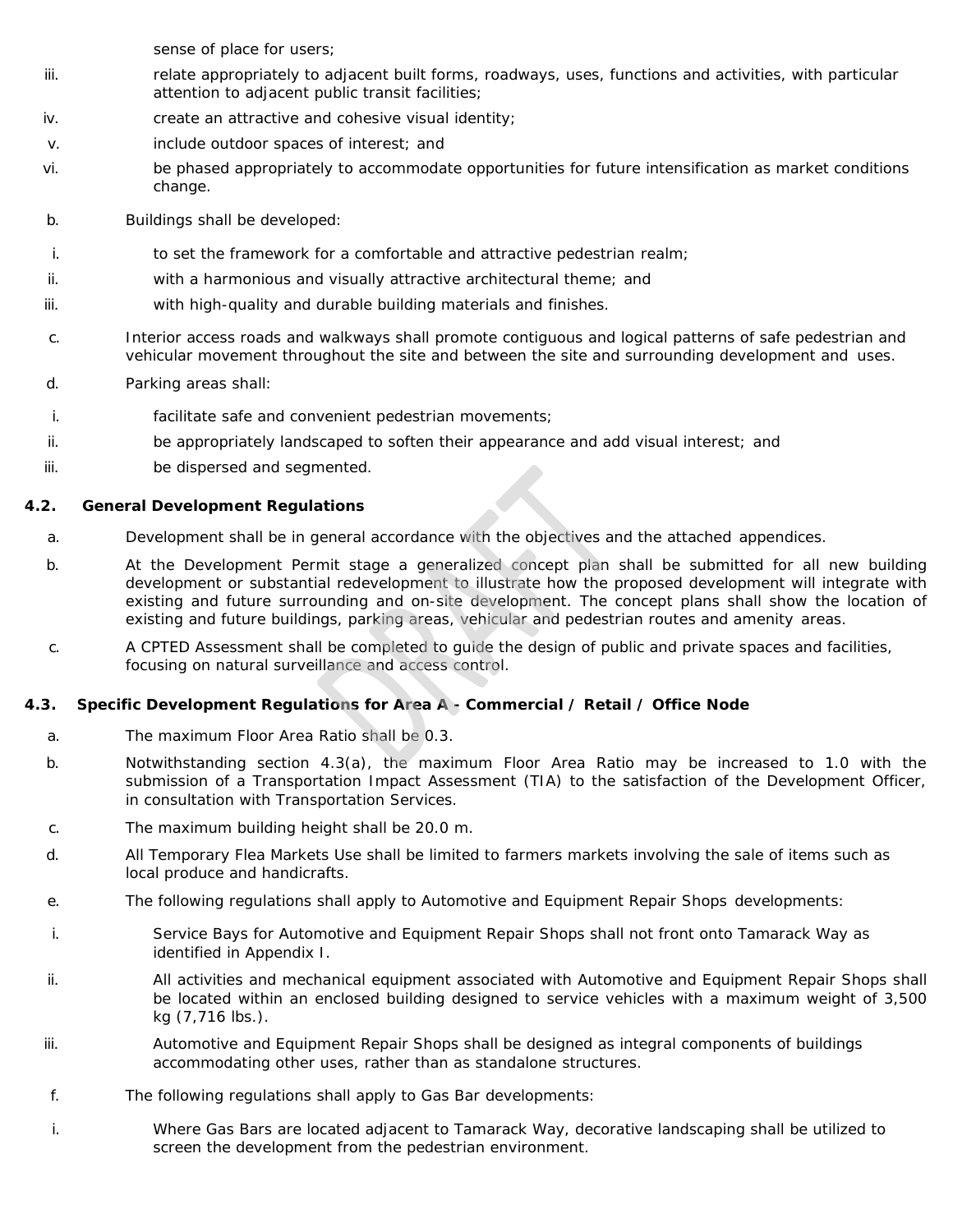g. Signs shall comply with the regulations in Schedule 59 D.

# **4.4. Specific Development Regulations for Area B Pedestrian Friendly Commercial Node**

- a. Buildings shall be clustered along the road as to minimize the open spaces between buildings.
- b. The maximum Floor Area Ratio shall be 0.3.
- c. Notwithstanding section 4.4(b), the maximum Floor Area Ratio may be increased to 1.0 with the submission of a Transportation Impact Assessment (TIA) to the satisfaction of the Development Officer, in consultation with Transportation Services.
- d. The maximum Floor Area of any individual business premises adjacent to Tamarack Way shall not exceed 500m2.
- e. The maximum Building Height shall not exceed 14.0 m.
- f. All Bars and Neighborhood Pubs Use shall be limited to a maximum of 100 occupants and 120 m2 of Public Space.
- g. All Restaurants Use shall be limited to a maximum of 200 occupants and 275 m2 of Public Space.
- h. All Specialty Food Services Use shall be limited to a maximum of 200 occupants and 275 m2 of Public Space.
- i. All Temporary Flea Markets Use shall be limited to a farmers market involving the sale of items such as local produce and handicrafts.
- j. Notwithstanding section 4.4(e), Hotel uses shall not exceed 18.0 m.
- k. Buildings shall be designed and oriented to incorporate active frontage along Tamarack Way.
- l. On Tamarack Way, buildings shall be built to the front property lines. The Development Officer may allow building Setbacks up to 4.5 m to accommodate street related activities, such as sidewalk cafes, architectural features and Landscaping that contribute to the pedestrian-oriented shopping character of the area.
- m. A minimum of 50% of the ground floor fronting Tamarack Way, shown in Appendix I, shall have exterior glazing;
- n. Horizontal breaks of uninterrupted façade shall not exceed 12.0 m in length;
- o. On Corner Lots the façade treatment shall wrap around the side of the building to provide a consistent profile facing both roadways. This includes private and public roadways.
- p. Vehicle parking shall be located at the side or rear of the building where possible.
- q. Drive-through service windows shall be oriented away from the Front Yard and placed, wherever possible, at the rear of the building;
- r. Signs shall comply with the regulations in Schedule 59 D.

# **4.5. Specific Development Regulations for Area C Residential Mixed Use Node**

- a. The maximum density shall be 224 Dwellings/ha.
- b. The maximum Floor Area Ratio shall be 3.0
- c. The maximum Building Height shall be 45.0 m.
- d. The minimum Front Setback shall be 3.0 m
- e. The minimum Rear Setback shall be 7.0 m
- f. The minimum Side Setback shall be 1.0 m for each Storey or partial Storey, up to 7.5 m, except that at least 2.0 m shall be provided in all cases.
- g. A minimum Amenity Area of 7.5 m2 per Dwelling shall be provided
- h. All Restaurants Use shall be limited to a maximum of 200 occupants and 275 m2 of Public Space.
- i. All Specialty Food Services Use shall be limited to a maximum of 200 occupants and 275 m2 of Public Space.
- j. Ground oriented units or enhanced landscaping shall be provided along Tamarack Way and the Pedestrian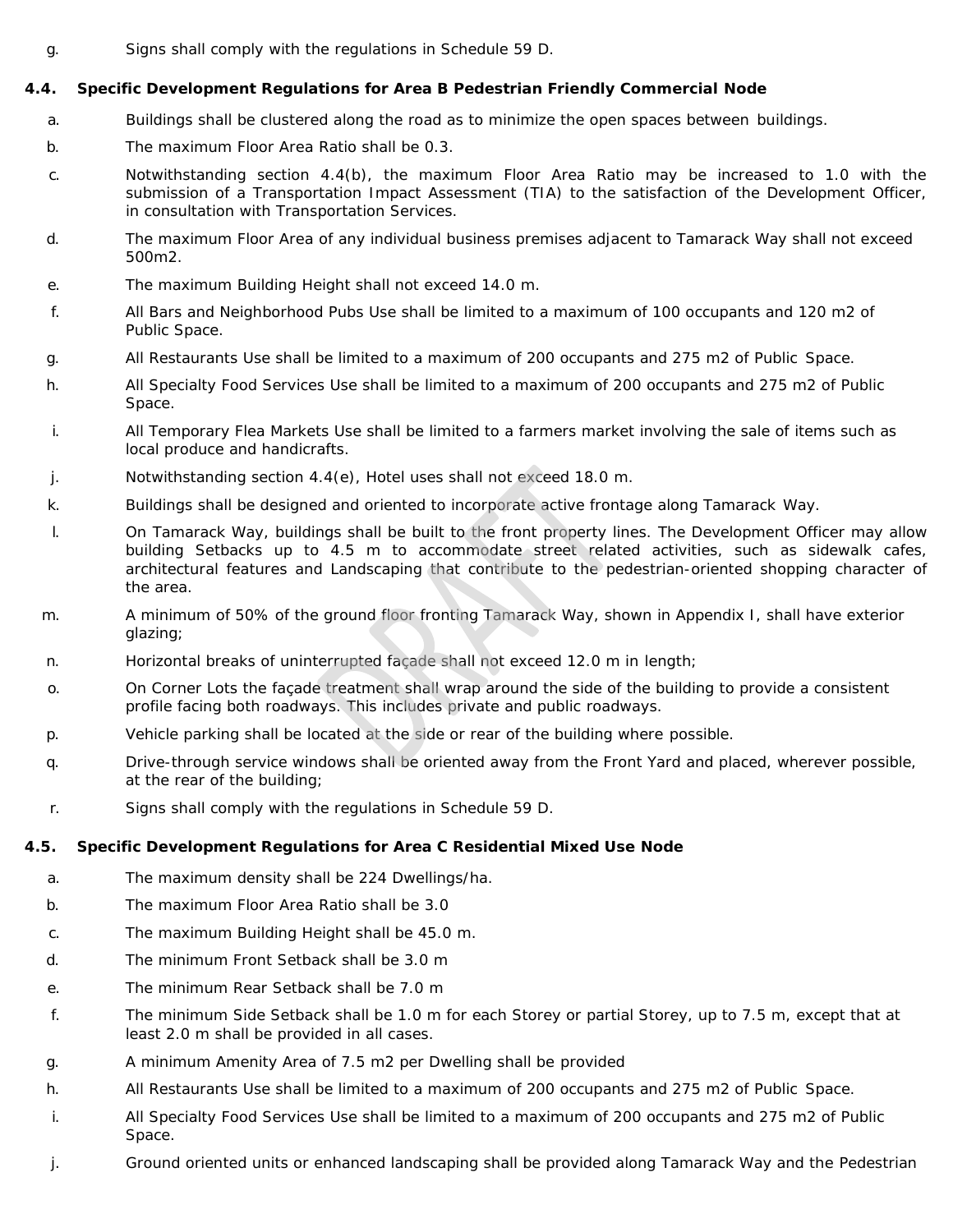Link as shown in Appendix 1.

- k. Apartment Housing shall only be accommodated:
- i. in free standing residential buildings with or without ground floor commercial uses and which may have Row or Stacked Row Housing at the base; or
- ii. as part of a comprehensively developed project where buildings are attached and can vary from predominantly residential to mixed use.
- l. In mixed-use buildings, the residential entrances shall be designed separate from non-residential uses and address the street in a prominent manner.
- m. At grade residential developments shall provide separate, individual access at grade and feature identifiable doorways, landscaped terraces, pedestrian lighting, and patios. They shall ensure adequate privacy through the provision of screening and at least a 0.75m grade separation above the adjacent City sidewalk.
- n. The maximum Floor Area of any individual business premises shall not exceed 465 m2.
- o. Non-Residential uses shall not be developed in a free standing structure.
- p. The top two Storeys of a building over 6 Storeys shall be articulated differently than lower Storeys through the use of distinct materials, setbacks, trusses or other architectural features.
- q. The minimum separation distance between Towers shall be 30 m.
- r. The portion of the building that is greater than 20m in Height is limited to a maximum Floor Plate of 1250m2.
- s. Separation Space shall be provided in accordance with Section 48 of the Zoning Bylaw.
- t. Signs shall comply with the regulations in Schedule 59 B.

# **4.6. Specific Development Regulations for Area D Medium Density Residential Node**

- a. This area shall be developed in accordance with the regulations of the RA7 Zone.
- b. The Front Yard shall be located along Tamarack Way.
- c. Notwithstanding 4.6 (a), where possible buildings shall front Tamarack Way.

# **4.7. Site Design Regulations**

- a. Buildings shall generally, to the satisfaction of the Development Officer, be oriented to:
- i. frame (or be located at) the corners of intersections of private internal roadways;
- ii. frame major vehicular and pedestrian entry/exit points to and from the site without impeding vehicular and pedestrian movement sight lines; and
- iii. permit views into the site along the axis of roadways and walkways intersecting Tamarack Way.
- b. Along the private internal roadways, the spaces between freestanding structures shall be improved to include:
- i. landscaped pedestrian connections;
- ii. small pockets of landscaped parking areas;
- iii. **public seating areas**; and
- iv. landscaped open spaces.

#### **4.8. Building Design Regulations**

a. Buildings shall use a variety of architectural elements and treatments, materials and colours to break up the massing and provide human-scale development and no walls that face a public street, private internal roadways or connecting pedestrian walkway shall have a blank uninterrupted length exceeding 12.0 m. The massing of building walls may be reduced through the use of architectural elements such as columns, ribs, pilasters or piers, changes in plane, changes in building finishes, materials and textures, or other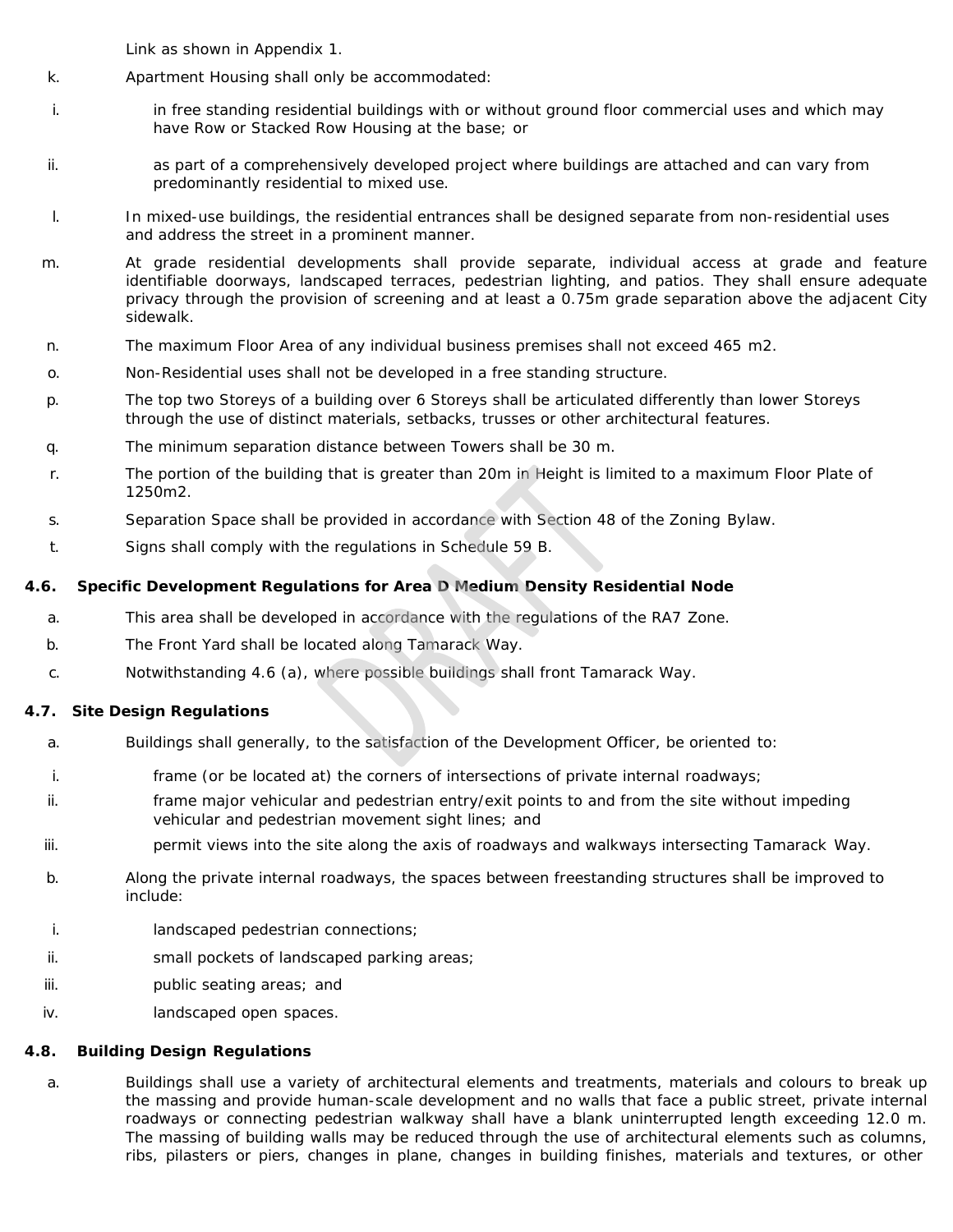features that create an identifiable pattern and sense of human scale, such as shown in Figure 1.



*Figure 1 – Example of Building Elevation*

- b. Building materials shall be sustainable, durable, high quality and appropriate for the development.
- c. All buildings shall be designed and finished to generally conform to a consistent architectural theme using similar architectural design elements, materials and colours. A consistent theme shall be developed through the design of lighting, sidewalk pattern, street furniture and landscaping.
- d. Buildings shall provide active frontages wherever possible, and shall be designed to include a clearly identifiable primary entrance through the use of recesses, projections, canopies, porticos, overhangs, arcades, peaked roof forms, arches, outdoor patios, display windows, planters, walls, or other similar design elements (see example, Figure 2).



*Figure 2 – Example of Commercial Retail Unit Active Frontage*

e. Building rooftop mechanical equipment shall be concealed from the public in a manner that is consistent with the character of the building.

#### **4.9. Access, Circulation and Parking**

- a. Private internal roadways shall be established to accommodate the peak traffic volumes for the site to the satisfaction of Transportation Services.
- b. Pedestrian connections shall be established through the utilization of clearly demarcated walkways, lighting and signage systems to reduce pedestrian conflict and create a pedestrian-friendly design.
- c. Pedestrian Connections in Areas A and B shall include landscaping, pedestrian-level lighting and a minimum 1.5 m hard-surfaced sidewalk. Where vehicular access is also provided in these locations, the Pedestrian Connection shall be required on both sides of private internal roadways. Where developed through surface parking areas, Pedestrian Connections shall be designed as enhanced parking islands with walkways and shall include landscaped islands with raised curbs and a 1.5 m hard-surfaced sidewalk.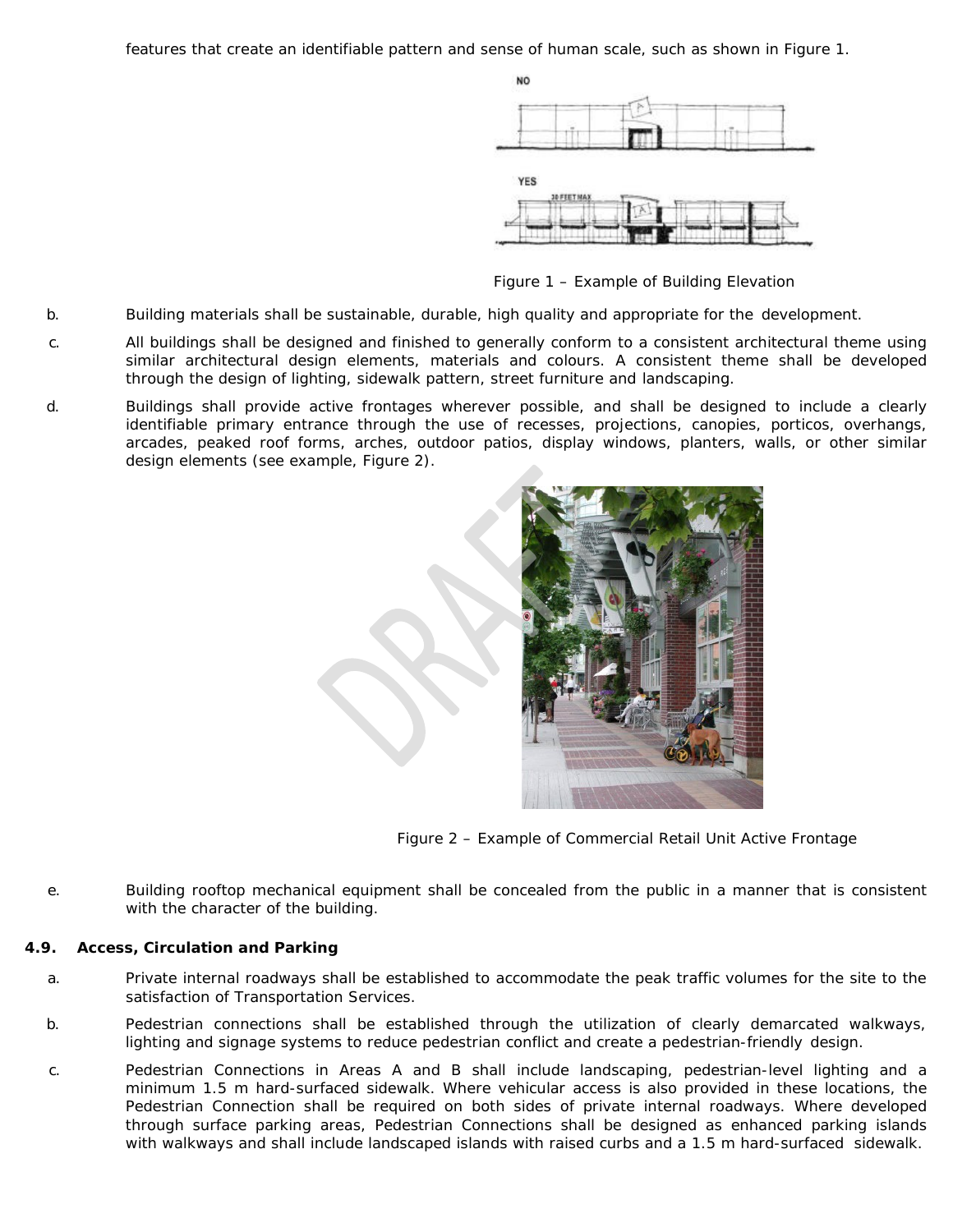Remedial treatment such as raised pedestrian crossings, landscaping, forecourts and landings, special paving, light and bollards shall be provided at significant points of pedestrian and vehicular interaction.

- d. Sidewalks in Areas A and B shall be provided in the front of large format buildings at a minimum of 3.0 m in width, the fronts of freestanding Commercial buildings at a minimum of 2.0 m in width.
- e. Vehicular and bicycle parking shall be provided in accordance with Section 54 of the Zoning Bylaw and located to the satisfaction of the Development Officer and Transportation Services.
- f. Maximum vehicular parking for any Commercial Use shall be 40% more than what is required by Section 54 of the Zoning Bylaw.
- g. Parking areas shall be "broken up" by means of on-site private roads, drive aisles, pedestrian corridors and/or landscaped islands.
- h. Surface parking should be located to the interior of blocks wherever possible and shall be screened from view from the public roadway by buildings or landscaping.
- i. No parking, loading, storage, trash collection, outdoor service or display area shall be permitted within a required Yard. Loading, storage and trash collection areas shall be located to the rear or sides of buildings and shall be screened from view from any adjacent Sites, public or private roadways, and designed to ensure vehicles do not encroach or back onto public or private road right-of-way, in accordance with the provisions of subsection 55.4 of the City of Edmonton Zoning Bylaw 12800.
- j. Notwithstanding 4.9 (i), in Areas C and D parking, loading and trash collection shall be permitted within side or rear Yards, except Yards adjacent to public roadways, where a minimum Yard of 2.5 m shall be maintained.
- k. Any on-street parking on the private roadways will be located and designed such that it does not interfere with the operations of the private roadway intersections with Tamarack Way, 17 Street and Maple Road.

#### **4.10. Landscaping and Amenities**

- a. A detailed landscaping plan for each phase of development shall be submitted in accordance with section 55 prior to the approval of any development permit. This plan shall clearly illustrate landscaping internal to the site, pedestrian connections, and the design of lighting, street furniture, and sidewalks.
- b. Landscaping at site entrances shall include the use of ornamental plant material, shrubs and planting beds and surface treatments to further enhance the appearance of the entrance.
- c. Where Commercial and Residential Uses abut a pedestrian link (as shown in Appendix 1) fencing shall be limited to a maximum height of 1.2m and logical breaks shall be made to allow for pedestrian access.
- d. A landscaped berm shall be provided adjacent to the CN rail right-of-way.
- e. Notwithstanding Section 55 of the Zoning Bylaw, landscaping requirements shall exceed the minimum requirements for the number of trees and shrubs required by 15% in Areas A and B.
- f. Amenity Area / Plaza areas are intended to provide a visual terminus and enhance the pedestrian realm along Tamarack Way. Design features within these amenity areas shall include hard and soft landscaping elements, seating areas and / or a visual landmark such as a hardscaped plaza, clock tower, water feature or other identifiable feature to facilitate social interaction amongst users and create a "sense of place".

#### **4.11. Environmental Site Assessment**

a. The Development Officer shall require the submission of an Environmental Site Assessment (ESA) report prepared by a qualified environmental consultant, to the satisfaction of the Development Officer, in consultation with Alberta Environment and Alberta Health Services which demonstrates that the sites are suitable for the full range of allowable uses.

#### **4.12. Additional Development Regulations**

a. Notwithstanding Section 4.3(f) and 4.4(n), Major Digital Signs, Minor Digital On-premises Signs, Minor Digital Off-premises Signs, Minor Digital On-premises Off-premises Signs, and Roof On-premises Signs shall comply with the regulations found in Schedule 59D.3.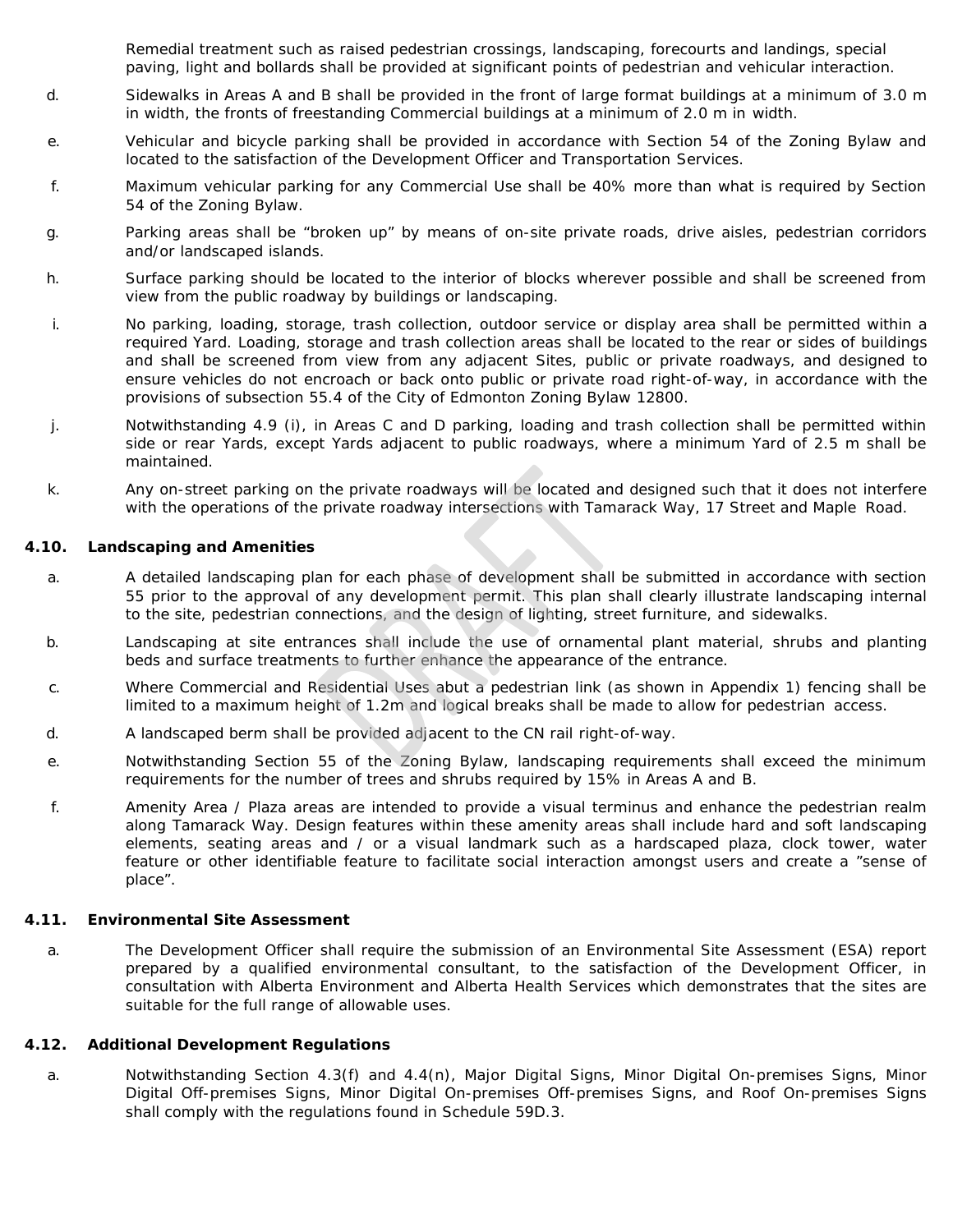# **SCHEDULE "A"**

# **BYLAW 17567**